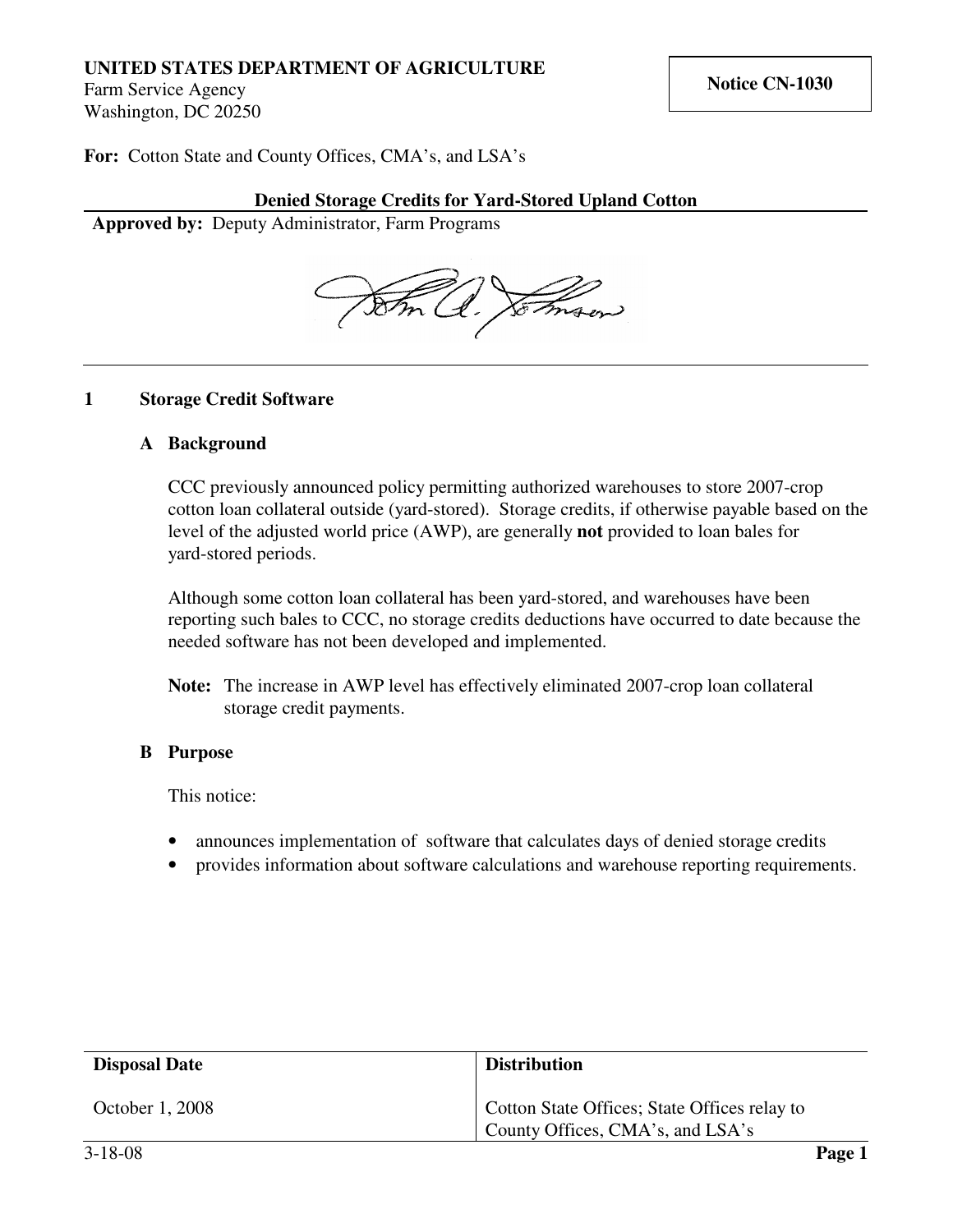## **1 Storage Credit Software (Continued)**

## **C Contacts**

If there are questions about this notice, State Offices shall contact either of the following.

| IF questions are about | THEN contact                              |
|------------------------|-------------------------------------------|
| policy                 | Gene Rosera by either of the following:   |
|                        |                                           |
|                        | e-mail to gene.rosera@wdc.usda.gov        |
|                        | telephone at 202-720-8481.<br>$\bullet$   |
| automation             | Shanita Hines by either of the following: |
|                        |                                           |
|                        | e-mail to shanita.hines@wdc.usda.gov      |
|                        | telephone at 202-720-9888.<br>$\bullet$   |

### **D Software Implementation**

Software to calculate applicable denied storage credits for upland cotton loan collateral will be effective for loan repayments processed starting **March 25, 2008**.

**Note:** Any loan repayments **before** March 25, 2008, will **not** be recalculated and are **not** subject to denial of any storage credits.

## **E State and County Office Action**

State or County Offices:

- do **not** need to take any actions to implement these new calculations because the software internally calculates denied storage credits
- shall use newsletters to remind upland cotton producers that yard-stored bales lose storage credits for yard-stored periods
- may distribute Exhibit 1 to provide general information to producers or producer agents about storage credit policy and calculations, if requested.
- **Note:** County Offices shall file any e-mails received about bale location indicators and dates in loan folders as a reminder that bales subject to denied storage credits **must** be redeemed through the Centralized Cotton Redemption Process (CCR).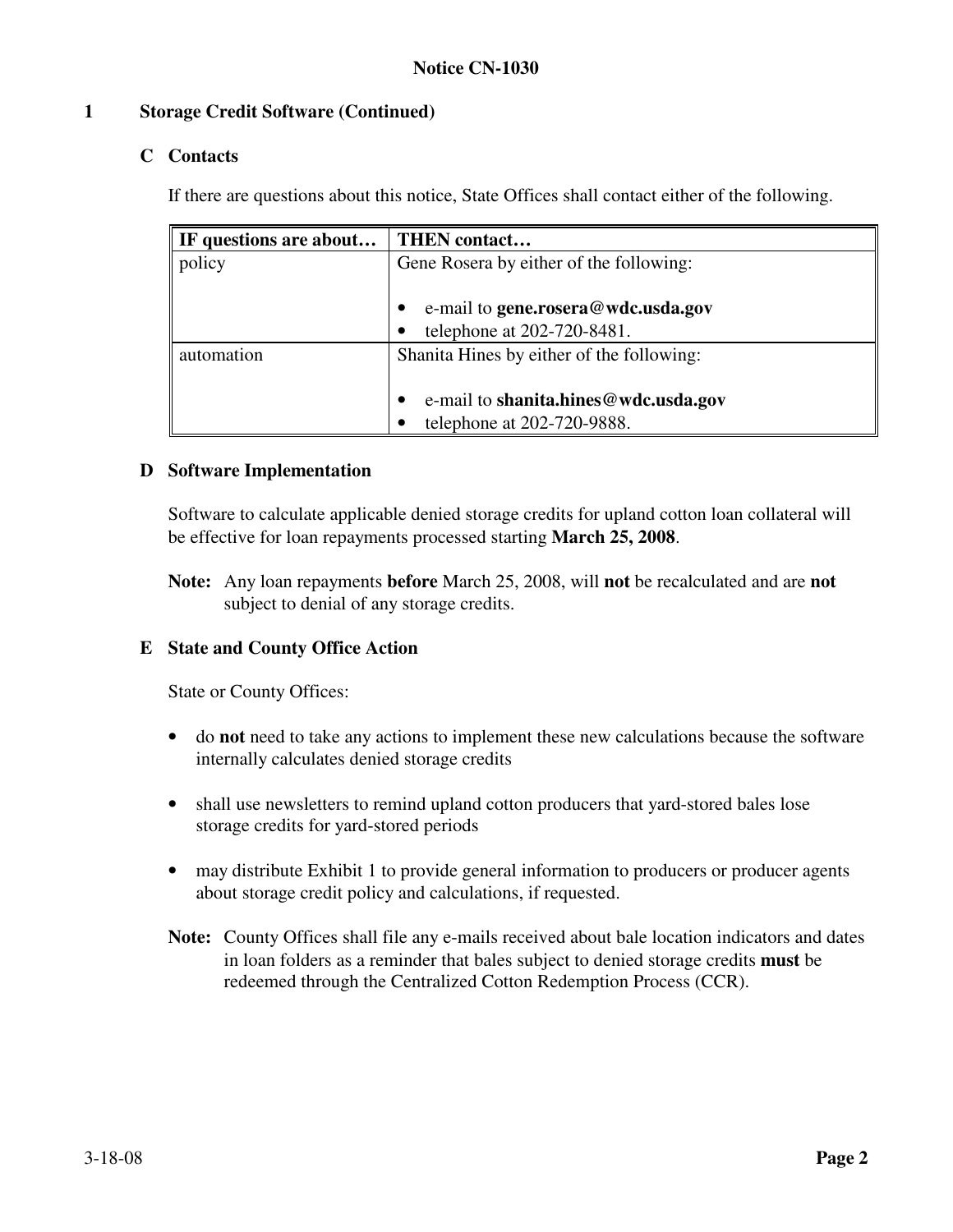### **A General Provisions**

The date that CCC begins payments of storage credits is referred to as the "CCC storage-start date". The CCC storage-start date for:

- Form A loans is the date all loan documents are received at the County Office/LSA, referred to as the "Date Documents Received" (DDR) date; CCC storage-start/DDR date may precede the loan notification date (the date the Cotton Online Processing System (COPS) notifies the warehouse) by a few days, if the loan is **not** immediately entered into software
- Form G loans is the loan disbursement date.
- **Note:** Loan notification date is defined as the date COPS provides e-mail notification to warehouse operators of bales entered into loan and records the notification date.

The 15-calendar-day grace period for storage credits is defined as starting on and including the loan notification date and ending on the  $14<sup>th</sup>$  day following that loan notification date. Storage credits will apply during the 15-calendar-day grace period to loan bales that are yard-stored, but moved inside no later than the last day of the 15-calendar-day grace period.

The 15-calendar-day grace period applies to **all** warehouse operators regardless of whether yard-storage approval is requested. Therefore, any warehouse operator may avoid a violation, if yard-stored loan bales are moved inside by the end of the 15-calendar-day grace period.

The number of days, if any, between the CCC storage-start date and loan notification date, are added to the 15-calendar-day grace period for storage credit calculation purposes.

### **B Example Calculations**

The number of days a bale is eligible/ineligible for storage credits will be based on the bale's CCC storage-start date and the loan-notification date; both dates are CCC-determined.

Both the warehouse-reported as-of dates for inside-stored and yard-stored loan bales will also be used. Storage credits will:

- be provided for all days the bale is inside-stored including the storage-start date
- **not** be provided for all days the bale is yard-stored including the storage-start date, **except** the 15- calendar-day grace period.

|                                                             | THEN software will calculate storage<br>credits from the storage-start date to the<br>repayment date, and subtract storage |
|-------------------------------------------------------------|----------------------------------------------------------------------------------------------------------------------------|
| IF yard-stored bale was                                     | credits for all yard-stored periods                                                                                        |
| inside-stored on the last day of the 15-calendar-day grace  | after the end of the 15-calendar-day grace                                                                                 |
| period                                                      | period.                                                                                                                    |
| yard-stored during the 15- calendar-day grace period        | from the storage-start date.                                                                                               |
| inside-stored during the 15- calendar-day grace period, but |                                                                                                                            |
| not inside-stored on the last day of the 15-calendar-day    |                                                                                                                            |
| grace period                                                |                                                                                                                            |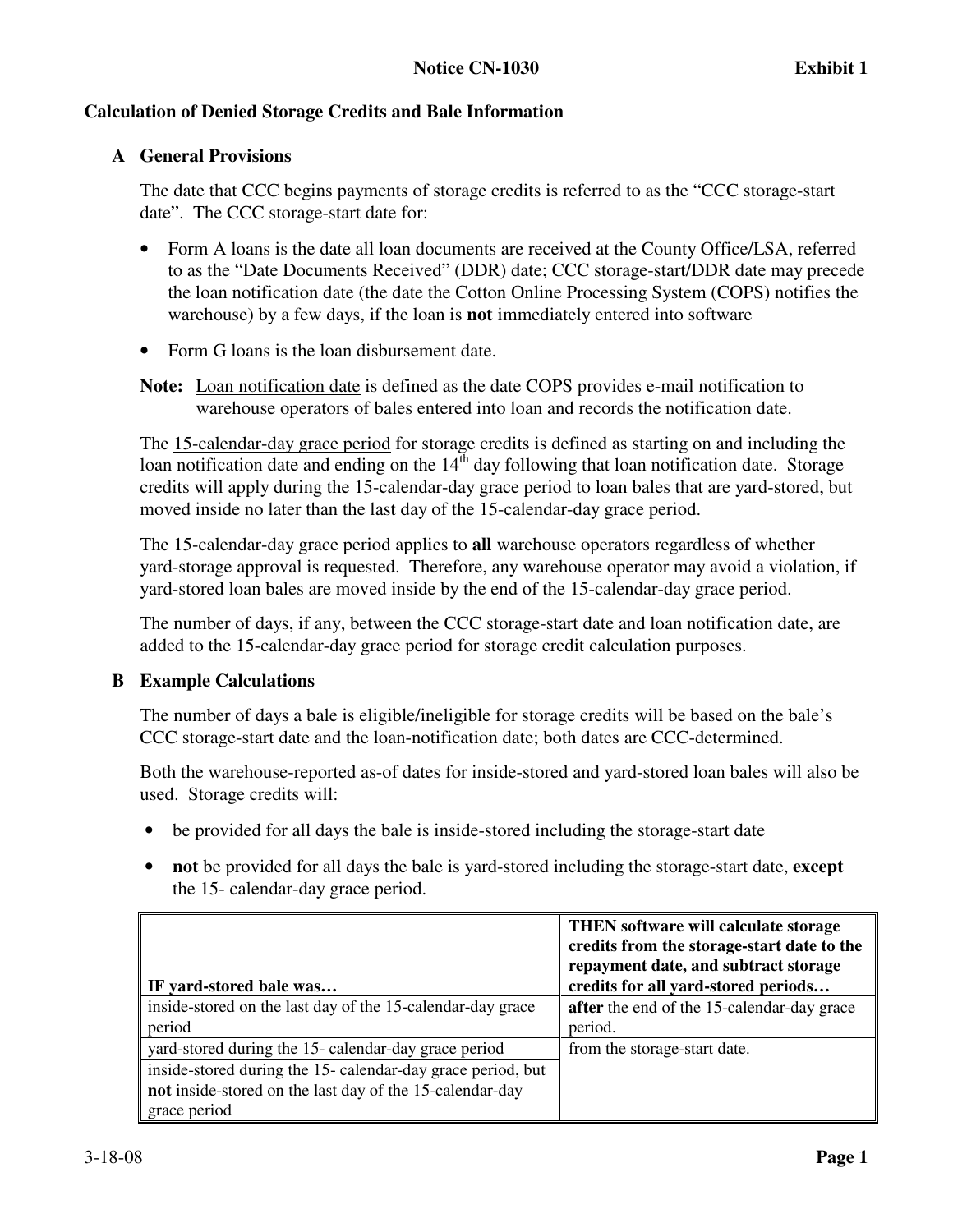## CCC storage-start/<br>DDR or disbursement.<br>Date warehouse<br>notified.<br>Date 15-calendar-day<br>grace period ends. Redemption/maturity Redemption/maturity<br>date. **Line**  $\vert \leftarrow$  Grace Period →  $\vert$  **Storage Calculation**  $1 \quad \text{In} \quad \text{In} \quad \text{In}$ 2  $\ln$  In In Yard In In 3 In In In Yard In Yard In Yard 4 In In Yard In In Yard In Yard  $5$  Yard In In 6 Yard In In Yard In Yard In Yard 7 Yard Yard In Yard In Yard In Lines 1-7: If a yard-stored bale is moved inside no later than the last day of the 15-calendar-day grace period, storage calculation is as follows: accrued storage calculated from the storage-start date to repayment or forfeiture date • subtract accrued storage for all yard-stored periods **after** 15-calendar-day grace period. 8 In In Yard Yard In 9 Yard Yard In Yard Yard 10 Yard Yard Yard 11 Yard Yard In 12 Yard Yard Yard In 13 Yard Yard Yard 15 Yard In Yard Yard Yard In Yard Yard In Yard Yard In Yard Yard Yard In Yard Yard In Yard Yard In Yard Yard Yard In Yard Yard In Yard Yard In Yard Yard In Yard Yard In Yard In Yard Yard In Yard In Yard I Lines 8-13: If cotton was either: • yard-stored during the 15-calendar-day grace period • inside-stored during the 15-calendar-day grace period, but **not** inside on the last day of the grace period, storage calculation is as follows: • accrued storage calculated from the storage-start date to the repayment date subtract accrued storage for all yard-stored periods starting from the storage-start date.

## **B Example Calculations (Continued)**

| <b>Legend:</b> "Yard" - Storage credits |                         | "In" - Storage credits paid | <b>"Yard"</b> - No Storage credits |  |
|-----------------------------------------|-------------------------|-----------------------------|------------------------------------|--|
|                                         | paid while yard-stored. | while inside-stored.        | while yard-stored.                 |  |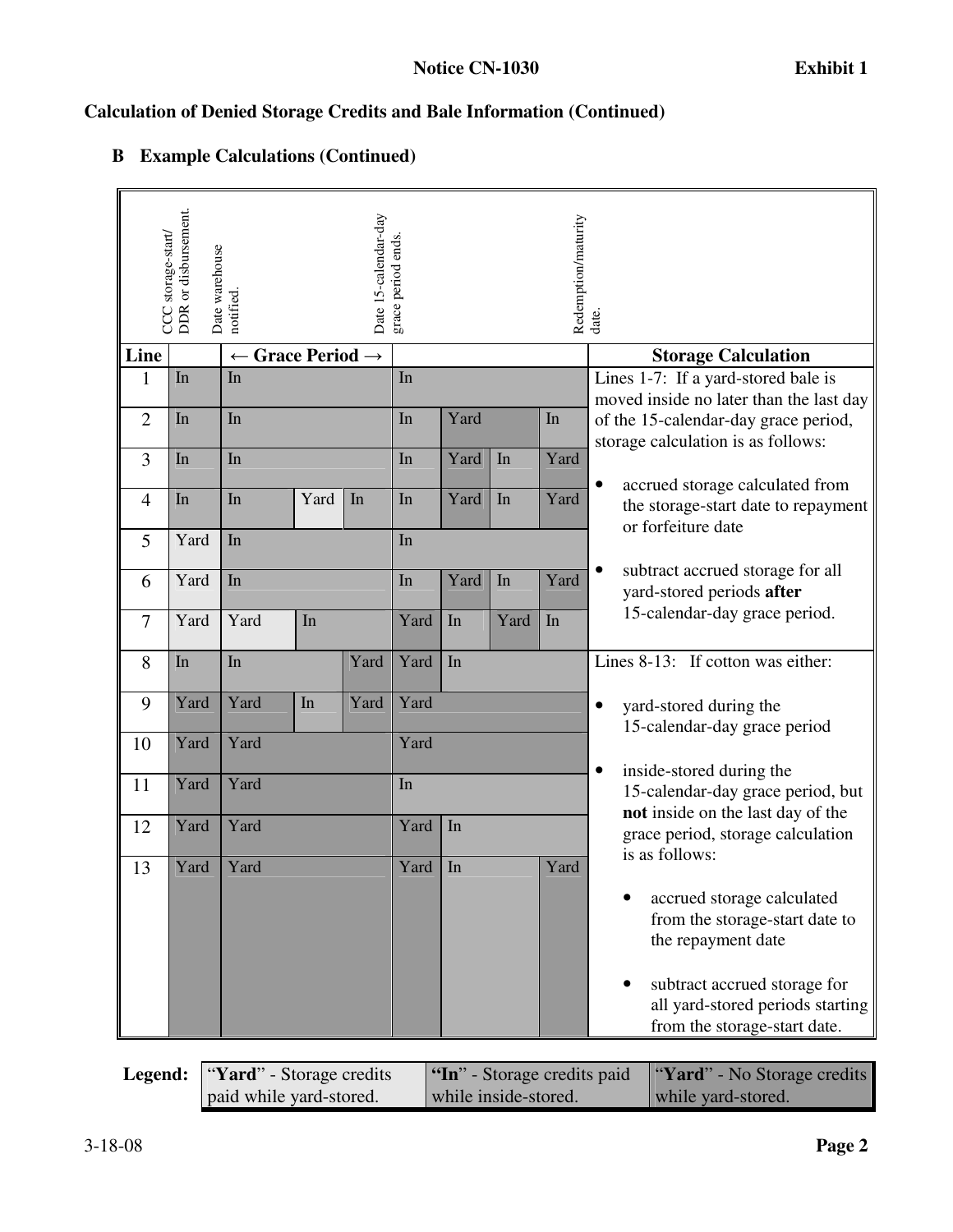## **C Redemptions Required Through CCR Process**

Bales subject to denied storage credits that were pledged as collateral at a County Office **must** be redeemed through CCR. COPS provides e-mail notification to County Offices, CMA's, and LSA's of bale location indicators and dates.

## **D Warehouse Reporting Requirements**

Warehouses authorized by CCC for cotton loan collateral yard storage are **required** to provide CCC (through their electronic warehouse receipt (EWR) provider) bale location indicators and effective dates. CCC uses that information to calculate the number of days the bales are eligible for storage credits.

Warehouses subject to these reporting requirements are asked to pay special attention to the following policy and reporting issues.

- CCC does **not** require warehouse operators to report the location (or mark the receipts) of non-CCC interest cotton. However, under CCC's zero-tolerance policy about yard storage reporting, if loan bales are found to be yard-stored but **not** reported as yard-stored, the warehouse is subject to losing its approved status. To avoid losing approval because of reporting omissions, some warehouses elect to report **all** yard-stored bales and mark **all** yard-stored receipts to assure the warehouses full compliance with reporting requirements.
- After a warehouse receives loan notification for a bale, bale location indicators **must** be reported on their effective dates for CCC's storage credit calculations to be accurate. **Any** delay by warehouses in reporting bale location indicators may result in computational errors for which no automated correction process is provided.
	- **Example:** Assume that a loan bale was yard-stored when the warehouse received loan notification; the warehouse notifies CCC of the bale's **yard-stored** location and moves the bale inside 2 workdays **after** loan notification, but neglects to notify CCC of that relocation. If that bale is redeemed from loan **after** being moved inside, but **before** the warehouse reports that relocation, the bale would lose **all** storage credits for the period it was inside-stored while under loan.
- For yard-stored bales, warehouses are requested to report the date the bale was initially yard-stored with the exception that such date should **not** be earlier than the date the bale was receipted. For yard-stored bales **before** being receipted, the initial yard storage location date should be established as the date the bale was receipted.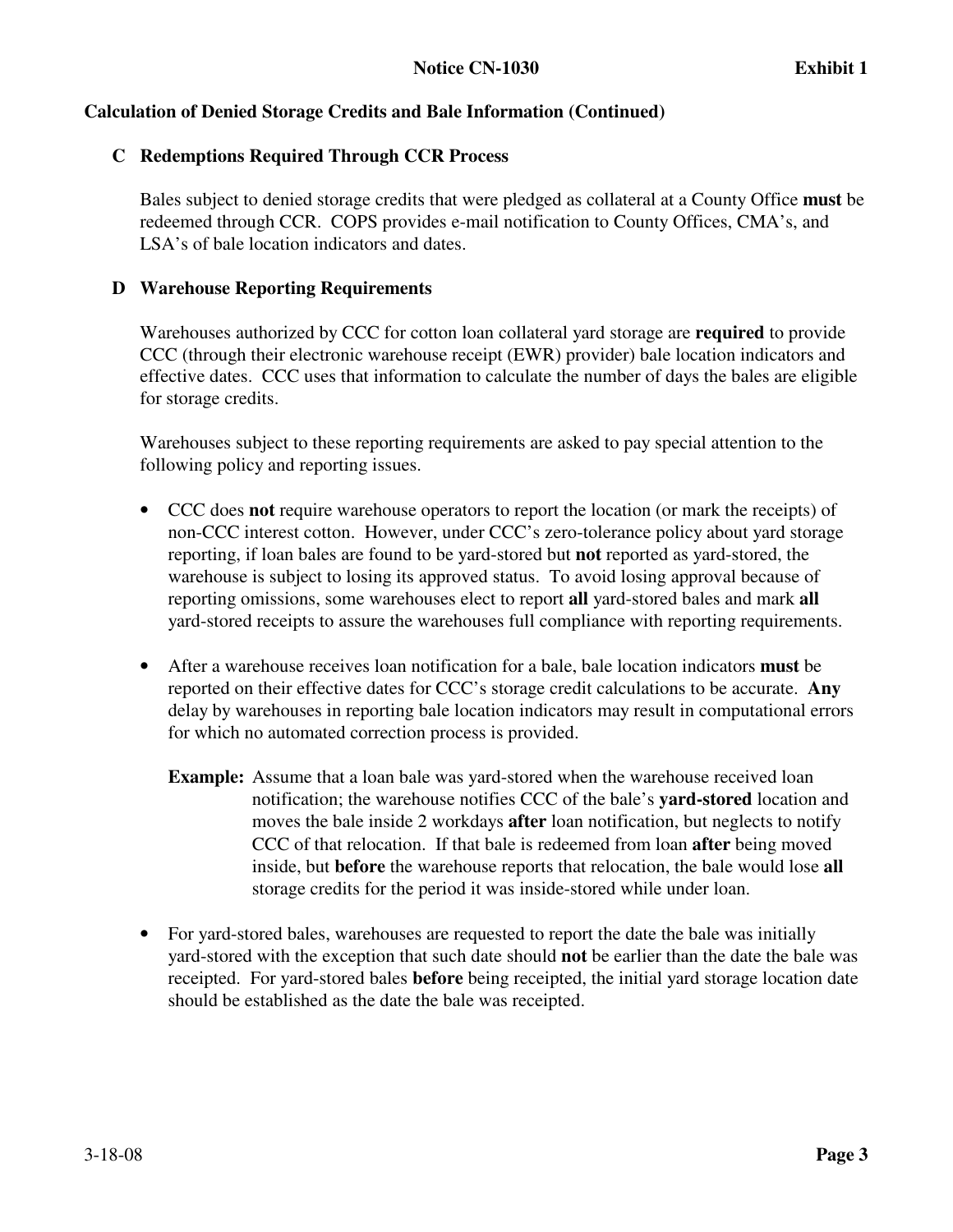## **D Warehouse Reporting Requirements (Continued)**

• CCC software starts the 15-calendar-day grace period for yard-storage based on the date the warehouse receives loan notification, and will ignore any earlier yard-storage locator dates that may be reported for the bale.

**Note:** CCC software establishes the start-of-storage credits date based on either the date loan documents were received or the loan was disbursed.

- CCC's loan and transfer software for cotton processes information in the order such information is received from the warehouse. There is **no** correction process by which transactions are reversed, if bale location information is received in the incorrect sequence or after a bale has been redeemed or released for transfer.
- If a bale pledged as loan collateral is later determined ineligible, or mistakenly pledged, the bale loan record is corrected by a "trust transaction." Under any "trust transaction", CCC returns a clean EWR purged of all loan and location records. If the bale is subsequently resubmitted for loan, new location indicator records and dates **must** be submitted for storage credits to be accurately computed.

## **E COPS Denied-Credits Days Calculation for CMA's and LSA's**

Each workday, COPS will sweep all bales under loan in each yard-stored approved warehouse for each CMA and LSA. The sweep will execute after midnight to calculate the number of days of denied storage. The number of days denied storage credits will be used to determine the storage-stop date for storage, if the bale is redeemed on that day. The file may contain bales with zero days denied.

The file will be zipped and secured with the CMA or LSA file password. The file name, recently modified to have the batch number included in the last node of the dataset, is MFO900.CMSPPDT.AC.CMA.nnnnnOZDENIED(0) and this file is accessed by CMA's and LSA's using the FTP process. The file length is 450 bytes. The following provides the file layout.

| <b>Item</b>    | <b>Column Name</b>    | <b>Starting</b> | Length | <b>Content</b> |
|----------------|-----------------------|-----------------|--------|----------------|
|                | Coop Code             |                 | 5      | Numeric        |
| $\overline{2}$ | Reserved              | 6               | 31     | <b>Spaces</b>  |
| 3              | Crop Year             | 37              | 4      | <b>YYYY</b>    |
| 4              | Reserved              | 41              | 6      | <b>Spaces</b>  |
| 5              | <b>Warehouse Code</b> | 47              | 6      | Numeric        |
| 6              | Receipt Number        | 53              | 7      | Numeric        |
| 7              | Reserved              | 60              |        | <b>Spaces</b>  |
| 8              | Gin Code              | 61              | 5      | Numeric        |
| 9              | Gin Tag Number        | 66              | 7      | Numeric        |
| 10             | Denied Storage Days   | 73              | 9      | Numeric        |
|                | Reserved              | 82              | 369    | <b>Spaces</b>  |